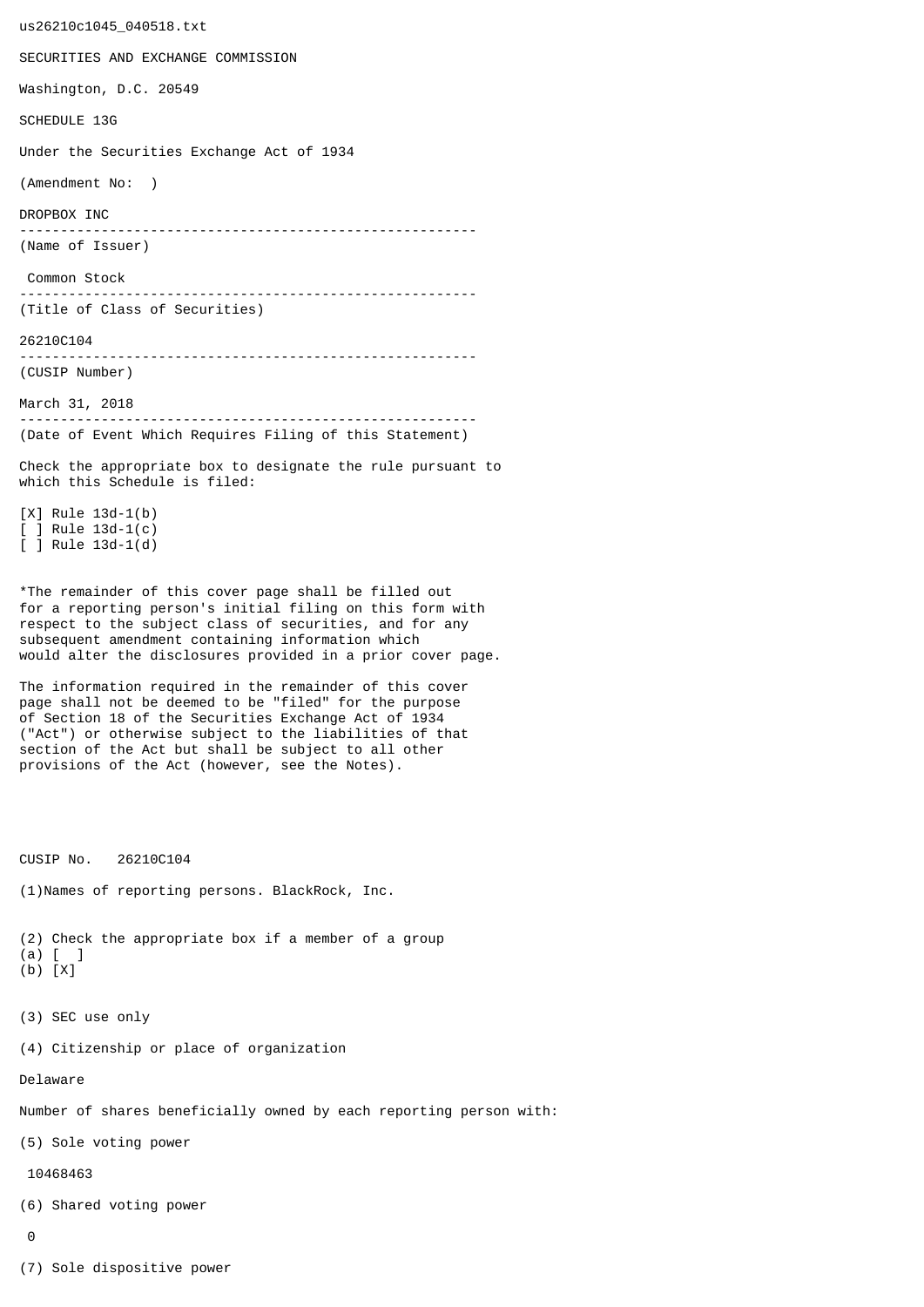```
 10477103
(8) Shared dispositive power
 \Omega(9) Aggregate amount beneficially owned by each reporting person
  10477103
(10) Check if the aggregate amount in Row (9) excludes certain shares
(11) Percent of class represented by amount in Row 9
  12.5%
(12) Type of reporting person
HC
Item 1.
Item 1(a) Name of issuer:
                               -----------------------------------------------------------------------
DROPBOX INC
Item 1(b) Address of issuer's principal executive offices:
-----------------------------------------------------------------------
333 BRANNAN STREET
SAN FRANCISCO United States 94107
Item 2.
2(a) Name of person filing:
               ----------------------------------------------------------------------
BlackRock, Inc.
2(b) Address or principal business office or, if none, residence:
-----------------------------------------------------------------------
BlackRock Inc.
55 East 52nd Street
New York, NY 10055
2(c) Citizenship:
                            --------------------------------------------------------------------
 See Item 4 of Cover Page
2(d) Title of class of securities:
                                      -------------------------------------------------------------------
  Common Stock
2(e) CUSIP No.:
See Cover Page
Item 3.
If this statement is filed pursuant to Rules 13d-1(b), or 13d-2(b) or (c),
check whether the person filing is a:
[ ] Broker or dealer registered under Section 15 of the Act;
```
[ ] Bank as defined in Section 3(a)(6) of the Act;

[ ] Insurance company as defined in Section 3(a)(19) of the Act; [ ] Investment company registered under Section 8 of the Investment Company Act of 1940; [ ] An investment adviser in accordance with Rule  $13d-1(b)(1)(ii)(E)$ ;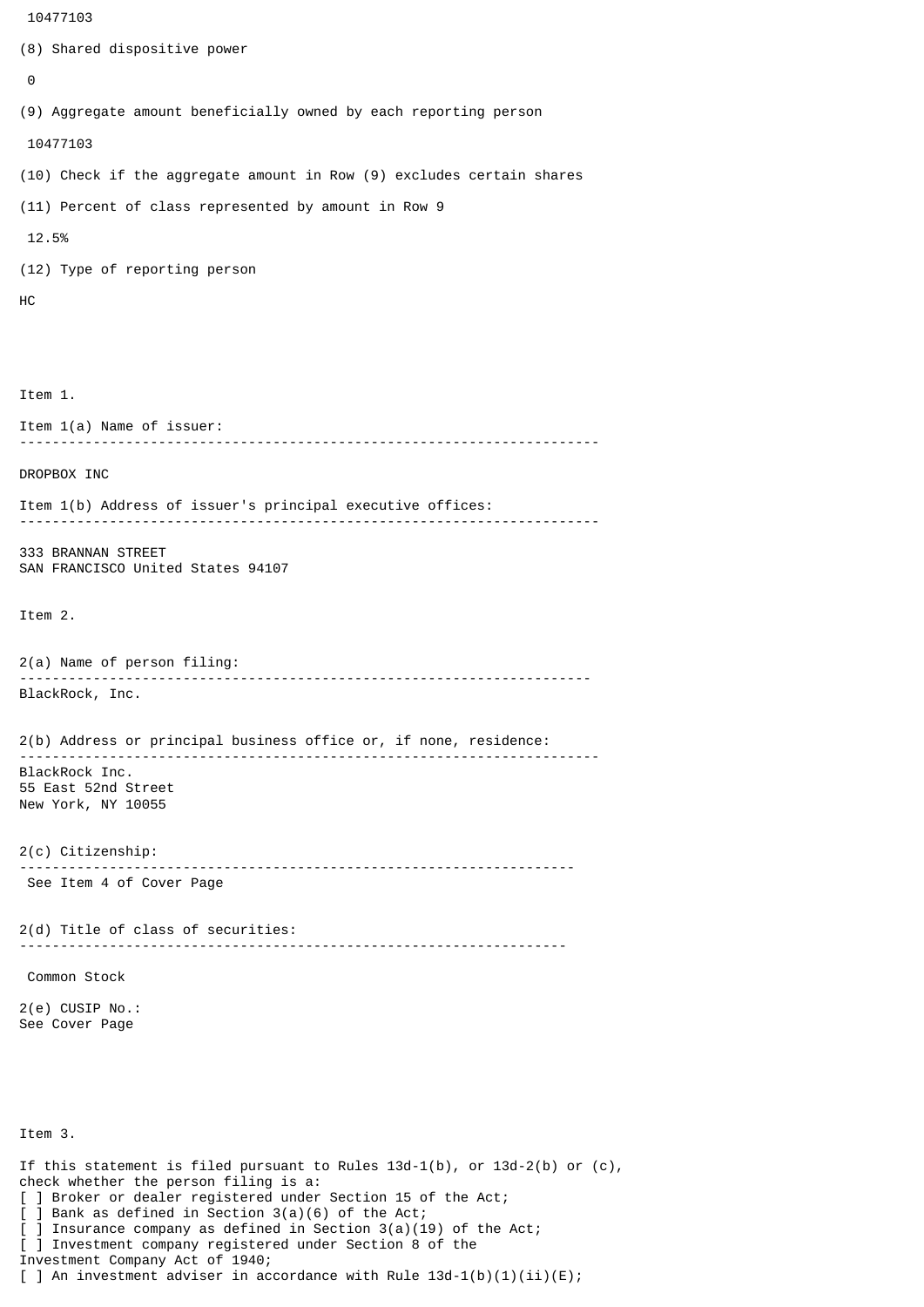[ ] An employee benefit plan or endowment fund in accordance with Rule  $13d-1(b)(1)(ii)(F);$ [X] A parent holding company or control person in accordance with Rule  $13d-1(b)(1)(ii)(G);$ [ ] A savings associations as defined in Section 3(b) of the Federal Deposit Insurance Act (12 U.S.C. 1813); [ ] A church plan that is excluded from the definition of an investment company under section  $3(c)(14)$  of the Investment Company Act of 1940; [ ] A non-U.S. institution in accordance with Rule  $240.13d-1(b)(1)(ii)(J);$  $[$  ] Group, in accordance with Rule 240.13d-1(b)(1)(ii)(K). If filing as a non-U.S. institution in accordance with Rule  $240.13d-1(b)(1)(ii)(J)$ , please specify the type of institution: Item 4. Ownership Provide the following information regarding the aggregate number and percentage of the class of securities of the issuer identified in Item 1. Amount beneficially owned: 10477103 Percent of class 12.5%

Number of shares as to which such person has:

Sole power to vote or to direct the vote

10468463

Shared power to vote or to direct the vote

 $\Theta$ 

Sole power to dispose or to direct the disposition of

10477103

Shared power to dispose or to direct the disposition of

 $\Omega$ 

Item 5.

Ownership of 5 Percent or Less of a Class. If this statement is being filed to report the fact that as of the date hereof the reporting person has ceased to be the beneficial owner of more than 5 percent of the class of securities, check the following [ ].

Item 6. Ownership of More than 5 Percent on Behalf of Another Person

 If any other person is known to have the right to receive or the power to direct the receipt of dividends from, or the proceeds from the sale of, such securities, a statement to that effect should be included in response to this item and, if such interest relates to more than 5 percent of the class, such person should be identified. A listing of the shareholders of an investment company registered under the Investment Company Act of 1940 or the beneficiaries of employee benefit plan, pension fund or endowment fund is not required.

The interest of 1 such person, Global Allocation Fund, in the common stock of DROPBOX INC

 is more than five percent of the total outstanding common stock.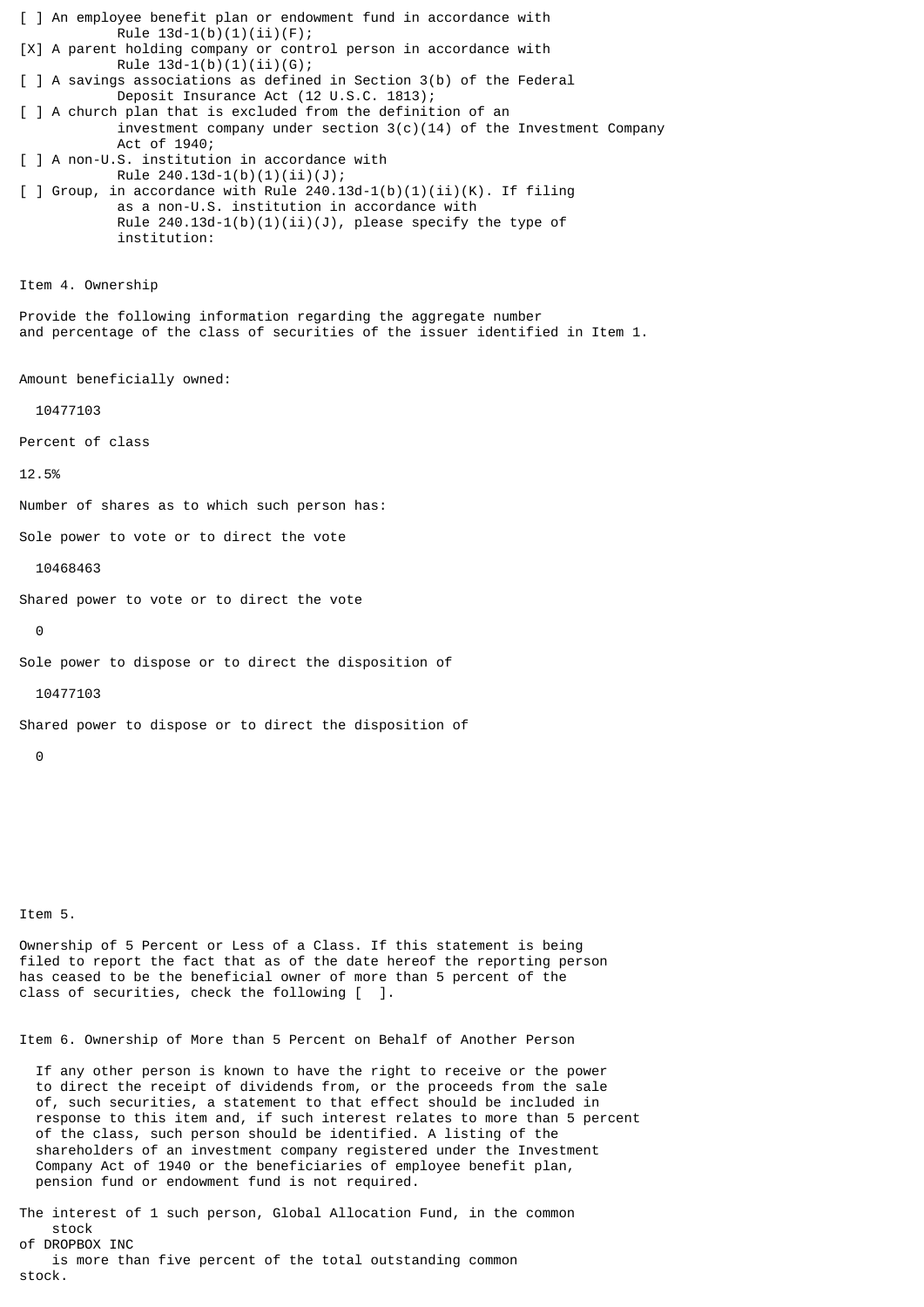Item 7. Identification and Classification of the Subsidiary Which Acquired the Security Being Reported on by the Parent Holding Company or Control Person.

See Exhibit A

Item 8. Identification and Classification of Members of the Group

If a group has filed this schedule pursuant to Rule  $13d-1(b)(ii)(J)$ , so indicate under Item 3(j) and attach an exhibit stating the identity and Item 3 classification of each member of the group. If a group has filed this schedule pursuant to Rule 13d-1(c) or Rule 13d-1(d), attach an exhibit stating the identity of each member of the group.

Item 9. Notice of Dissolution of Group

Notice of dissolution of a group may be furnished as an exhibit stating the date of the dissolution and that all further filings with respect to transactions in the security reported on will be filed, if required, by members of the group, in their individual capacity.

See Item 5.

Item 10. Certifications By signing below I certify that, to the best of my knowledge and belief, the securities referred to above were acquired and are held in the ordinary course of business and were not acquired and are not held for the purpose of or with the effect of changing or influencing the control of the issuer of the securities and were not acquired and are not held in connection with or as a participant in any transaction having that purpose or effect.

Signature.

After reasonable inquiry and to the best of my knowledge and belief, I certify that the information set forth in this statement is true, complete and correct.

Dated: April 5, 2018 BlackRock, Inc.

Signature: Spencer Fleming

-------------------------------------------

Name/Title Attorney-In-Fact

The original statement shall be signed by each person on whose behalf the statement is filed or his authorized representative. If the statement is signed on behalf of a person by his authorized representative other than an executive officer or general partner of the filing person, evidence of the representative's authority to sign on behalf of such person shall be filed with the statement, provided, however, that a power of attorney for this purpose which is already on file with the Commission may be incorporated by reference. The name and any title of each person who signs the statement shall be typed or printed beneath his signature.

Attention: Intentional misstatements or omissions of fact constitute Federal criminal violations (see 18 U.S.C. 1001).

Exhibit A